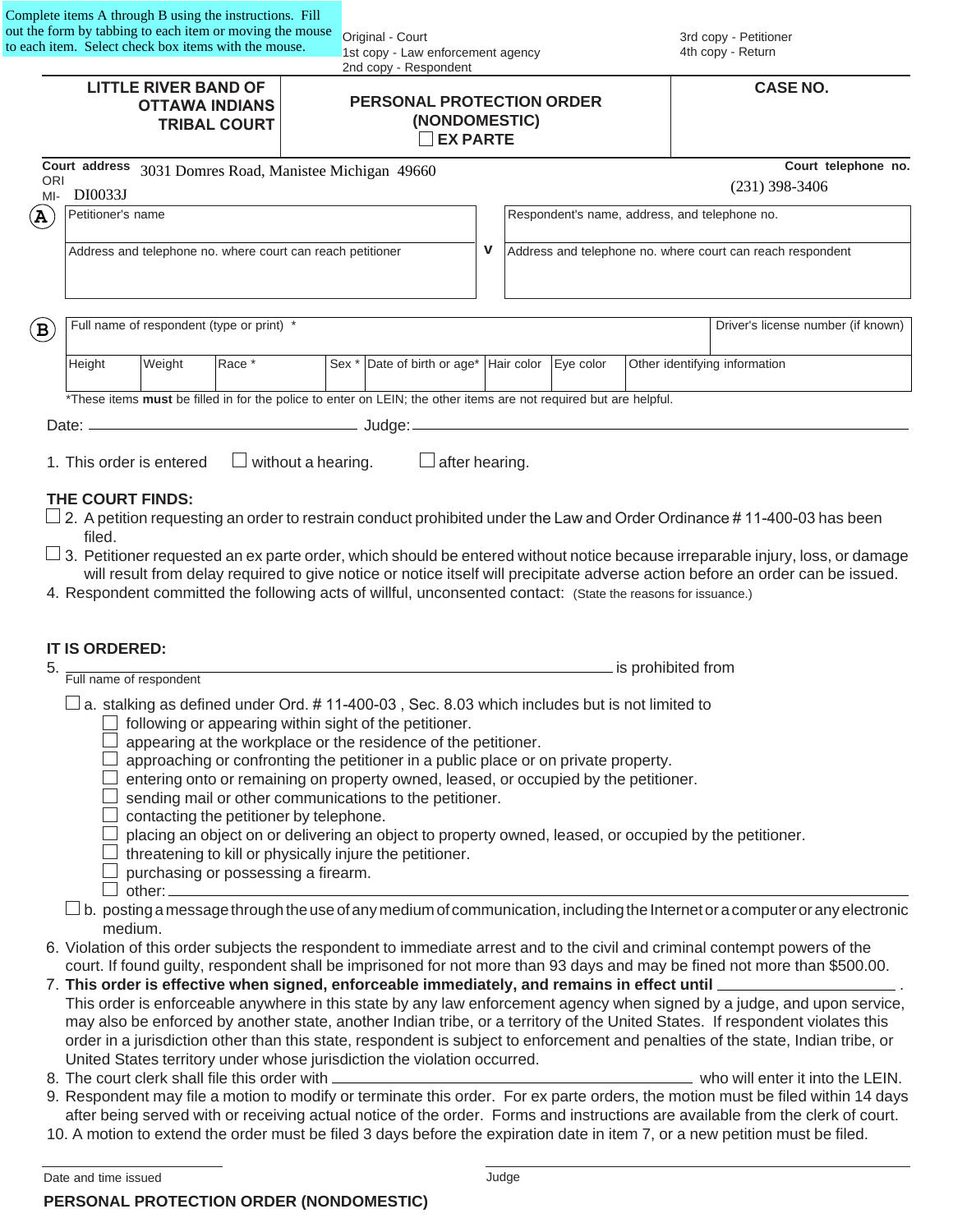**PROOF OF SERVICE**

**TO PROCESS SERVER:** You must serve the personal protection order and file proof of service with the court clerk. If you are unable to complete service, you must return this original and all copies to the court clerk.

### **CERTIFICATE / AFFIDAVIT OF SERVICE / NONSERVICE**

**OR**

**OFFICER CERTIFICATE AFFIDAVIT OF PROCESS SERVER** I certify that I am a sheriff, deputy sheriff, bailiff, appointed court officer, or attorney for a party and that: (notarization not required)

Being first duly sworn, I state that I am a legally competent adult who is **not** a party or an officer of a corporate party, and

that: (notarization required)

### $\Box$  I served a copy of the personal protection order by

 $\Box$  personal service on:  $\Box$  registered mail, delivery restricted to the respondent (return receipt attached) on:

| Name of respondent     | Complete address of service | Day, date, time |
|------------------------|-----------------------------|-----------------|
| Law enforcement agency | Complete address of service | Day, date, time |

 $\Box$  I have personally attempted to serve a copy of the personal protection order on the following respondent and have been unable to complete service.

| Respondent's name | Complete address of service |
|-------------------|-----------------------------|
|                   |                             |

#### I declare that the statements above are true to the best of my information, knowledge, and belief.

| Service fee                                                                   | Miles traveled Fee |      |                  | Signature                        |                   |  |  |  |
|-------------------------------------------------------------------------------|--------------------|------|------------------|----------------------------------|-------------------|--|--|--|
| \$                                                                            |                    | S    |                  |                                  |                   |  |  |  |
| Incorrect address fee                                                         | Miles traveled Fee |      | <b>TOTAL FEE</b> | Name (type or print)             |                   |  |  |  |
| \$                                                                            |                    | \$   | Φ                | Title                            |                   |  |  |  |
| Subscribed and sworn to before me on                                          |                    | Date | Signature:       |                                  | County, Michigan. |  |  |  |
| My commission expires: $\frac{1}{\text{Date}}$                                |                    |      |                  | Tribal court clerk/Notary public |                   |  |  |  |
| Notary public, State of Michigan, County of                                   |                    |      |                  |                                  |                   |  |  |  |
|                                                                               |                    |      |                  | <b>ACKNOWLEDGMENT OF SERVICE</b> |                   |  |  |  |
| I acknowledge that I have received a copy of the personal protection order on |                    |      |                  |                                  |                   |  |  |  |

Day, date, time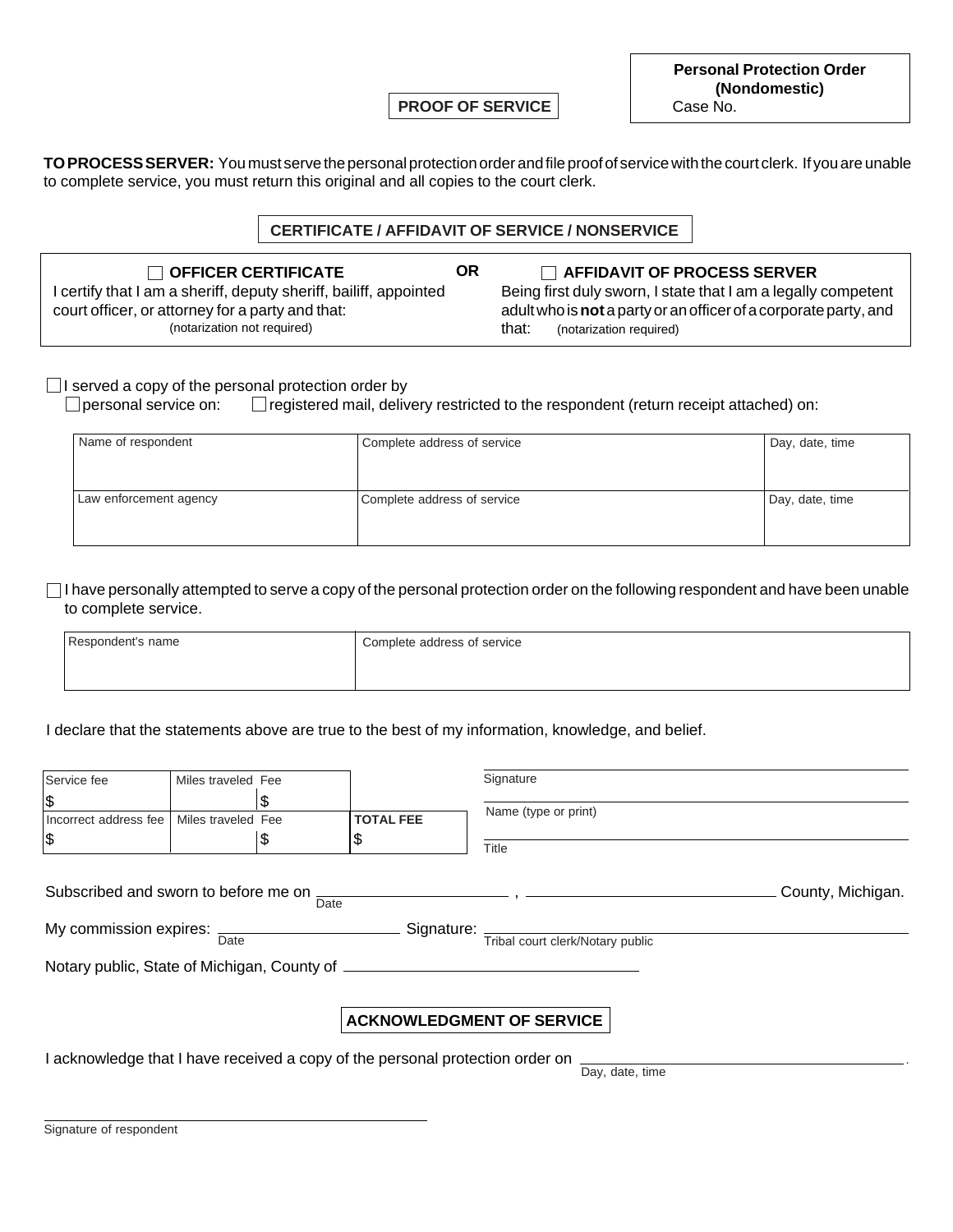# **PERSONAL PROTECTION ORDER (NONDOMESTIC)**

Petition for Personal Protection Order (Nondomestic).